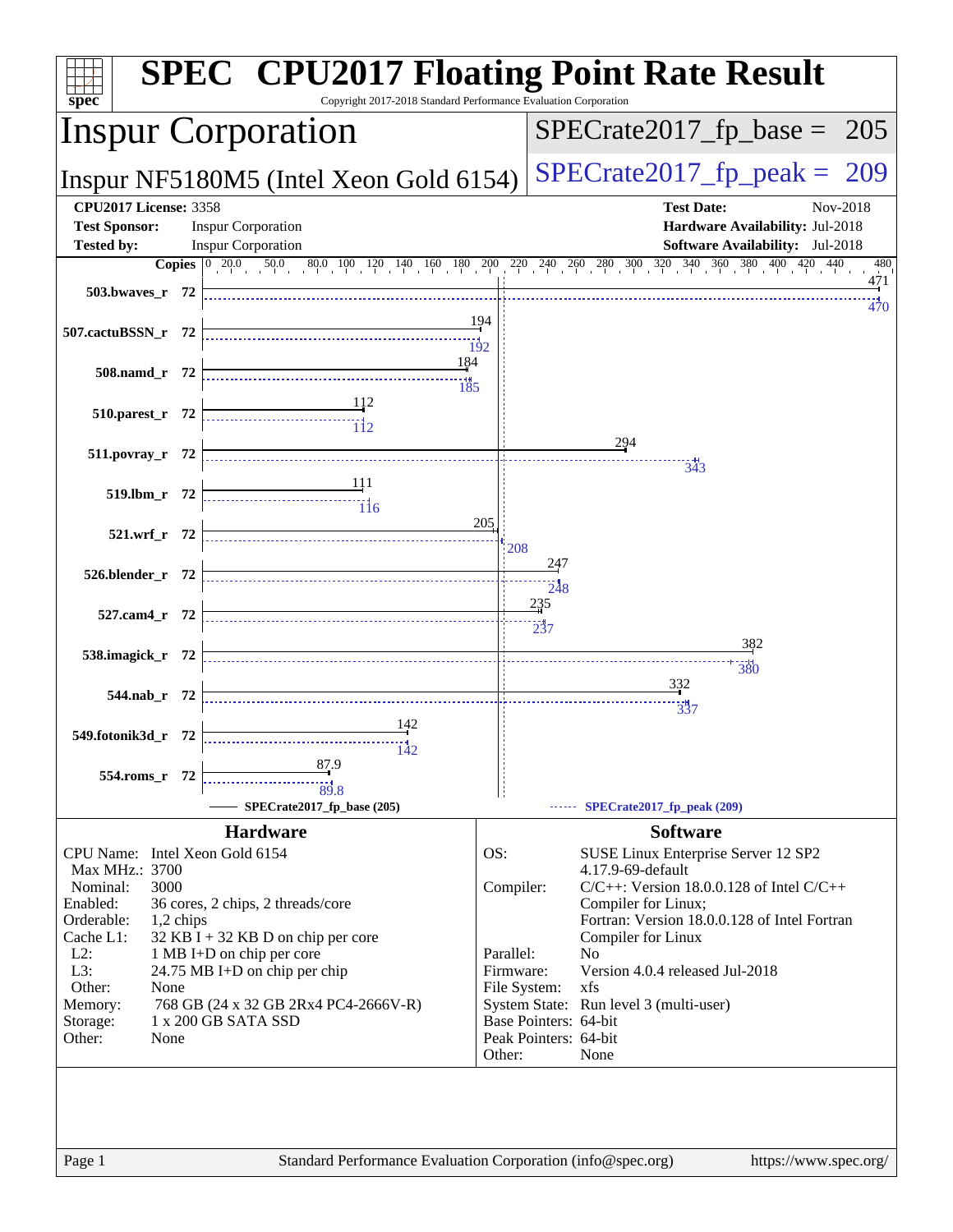| <b>SPEC CPU2017 Floating Point Rate Result</b><br>$spec^*$<br>Copyright 2017-2018 Standard Performance Evaluation Corporation |                                                               |                           |       |                |              |                |       |               |                |              |                |              |                                        |              |
|-------------------------------------------------------------------------------------------------------------------------------|---------------------------------------------------------------|---------------------------|-------|----------------|--------------|----------------|-------|---------------|----------------|--------------|----------------|--------------|----------------------------------------|--------------|
| <b>Inspur Corporation</b><br>$SPECTate2017_fp\_base = 205$                                                                    |                                                               |                           |       |                |              |                |       |               |                |              |                |              |                                        |              |
| $SPECrate2017_fp\_peak = 209$<br>Inspur NF5180M5 (Intel Xeon Gold 6154)                                                       |                                                               |                           |       |                |              |                |       |               |                |              |                |              |                                        |              |
|                                                                                                                               | <b>CPU2017 License: 3358</b><br><b>Test Date:</b><br>Nov-2018 |                           |       |                |              |                |       |               |                |              |                |              |                                        |              |
| <b>Test Sponsor:</b>                                                                                                          |                                                               | <b>Inspur Corporation</b> |       |                |              |                |       |               |                |              |                |              | Hardware Availability: Jul-2018        |              |
| <b>Tested by:</b>                                                                                                             |                                                               | <b>Inspur Corporation</b> |       |                |              |                |       |               |                |              |                |              | <b>Software Availability:</b> Jul-2018 |              |
| <b>Results Table</b>                                                                                                          |                                                               |                           |       |                |              |                |       |               |                |              |                |              |                                        |              |
|                                                                                                                               | <b>Peak</b><br><b>Base</b>                                    |                           |       |                |              |                |       |               |                |              |                |              |                                        |              |
| <b>Benchmark</b>                                                                                                              | <b>Copies</b>                                                 | <b>Seconds</b>            | Ratio | <b>Seconds</b> | <b>Ratio</b> | <b>Seconds</b> | Ratio | <b>Copies</b> | <b>Seconds</b> | <b>Ratio</b> | <b>Seconds</b> | <b>Ratio</b> | <b>Seconds</b>                         | <b>Ratio</b> |
| 503.bwaves_r                                                                                                                  | 72                                                            | 1535                      | 470   | 1534           | 471          | 1534           | 471   | 72            | 1534           | 471          | 1537           | 470          | 1535                                   | 470          |
| 507.cactuBSSN r                                                                                                               | 72                                                            | 471                       | 194   | 471            | 194          | 472            | 193   | 72            | 474            | <u>192</u>   | 473            | 193          | 474                                    | 192          |
| $508$ .namd $r$                                                                                                               | 72                                                            | 371                       | 185   | 371            | 184          | 373            | 183   | 72            | 369            | 185          | 374            | 183          | 366                                    | 187          |
| 510.parest_r                                                                                                                  | 72                                                            | 1684                      | 112   | 1690           | 111          | 1680           | 112   | 72            | 1686           | 112          | 1682           | 112          | 1688                                   | 112          |
| 511.povray_r                                                                                                                  | 72                                                            | 571                       | 294   | 571            | 294          | 573            | 293   | 72            | 487            | 345          | 492            | 342          | 491                                    | 343          |
| 519.1bm r                                                                                                                     | 72                                                            | 683                       | 111   | 682            | 111          | 683            | 111   | 72            | 655            | 116          | 655            | 116          | 655                                    | <b>116</b>   |
| $521.wrf$ r                                                                                                                   | 72                                                            | 797                       | 202   | 787            | 205          | 787            | 205   | 72            | 773            | 209          | 775            | 208          | 777                                    | 208          |
| 526.blender_r                                                                                                                 | 72                                                            | 444                       | 247   | 444            | 247          | 443            | 247   | 72            | 444            | 247          | 443            | 248          | 442                                    | 248          |
| 527.cam4 r                                                                                                                    | 72                                                            | 534                       | 236   | 536            | 235          | 540            | 233   | 72            | 529            | 238          | 532            | 237          | 531                                    | 237          |
| 538.imagick r                                                                                                                 | 72                                                            | 468                       | 382   | 468            | 383          | 468            | 382   | 72            | 468            | 382          | 487            | 367          | 471                                    | 380          |
| 544.nab r                                                                                                                     | 72                                                            | 365                       | 332   | 366            | 331          | 365            | 332   | 72            | 358            | 338          | 361            | 336          | 359                                    | 337          |
| 549.fotonik3d r                                                                                                               | 72                                                            | 1970                      | 142   | 1974           | 142          | 1971           | 142   | 72            | 1971           | 142          | 1971           | 142          | 1971                                   | 142          |
| 554.roms_r                                                                                                                    | 72                                                            | 1300                      | 88.0  | 1308           | 87.4         | 1301           | 87.9  | 72            | 1274           | 89.8         | 1275           | 89.7         | 1269                                   | 90.1         |
|                                                                                                                               | $SPECrate2017_fp\_base =$<br>205                              |                           |       |                |              |                |       |               |                |              |                |              |                                        |              |
| SPECrate2017 fp peak $=$                                                                                                      |                                                               |                           | 209   |                |              |                |       |               |                |              |                |              |                                        |              |

Results appear in the [order in which they were run.](http://www.spec.org/auto/cpu2017/Docs/result-fields.html#RunOrder) Bold underlined text [indicates a median measurement.](http://www.spec.org/auto/cpu2017/Docs/result-fields.html#Median)

#### **[Submit Notes](http://www.spec.org/auto/cpu2017/Docs/result-fields.html#SubmitNotes)**

 The numactl mechanism was used to bind copies to processors. The config file option 'submit' was used to generate numactl commands to bind each copy to a specific processor. For details, please see the config file.

#### **[Operating System Notes](http://www.spec.org/auto/cpu2017/Docs/result-fields.html#OperatingSystemNotes)**

 Stack size set to unlimited using "ulimit -s unlimited" The OS kernel (ver.  $4.17.9$ ) is a part of Inspur;<sup> $-$ </sup>s performance boost suite which could be provide to customers who have special requirement. It; $\bar{z}$ s maintained and deployed by Inspur field engineer.Please see <http://en.inspur.com/en/2402530/2402532/2402644/2402655/2402659/2404075/index.html> or inquire lcsd@inspur.com for further information.

### **[General Notes](http://www.spec.org/auto/cpu2017/Docs/result-fields.html#GeneralNotes)**

Environment variables set by runcpu before the start of the run: LD\_LIBRARY\_PATH = "/home/CPU2017/lib/ia32:/home/CPU2017/lib/intel64:/home/CPU2017/je5.0.1-32:/home/CPU2017/je5.0.1-64"

 Binaries compiled on a system with 1x Intel Core i7-4790 CPU + 32GB RAM memory using Redhat Enterprise Linux 7.4 Transparent Huge Pages enabled by default Prior to runcpu invocation Filesystem page cache synced and cleared with:

|        | (Continued on next page)                                    |                       |
|--------|-------------------------------------------------------------|-----------------------|
| Page 2 | Standard Performance Evaluation Corporation (info@spec.org) | https://www.spec.org/ |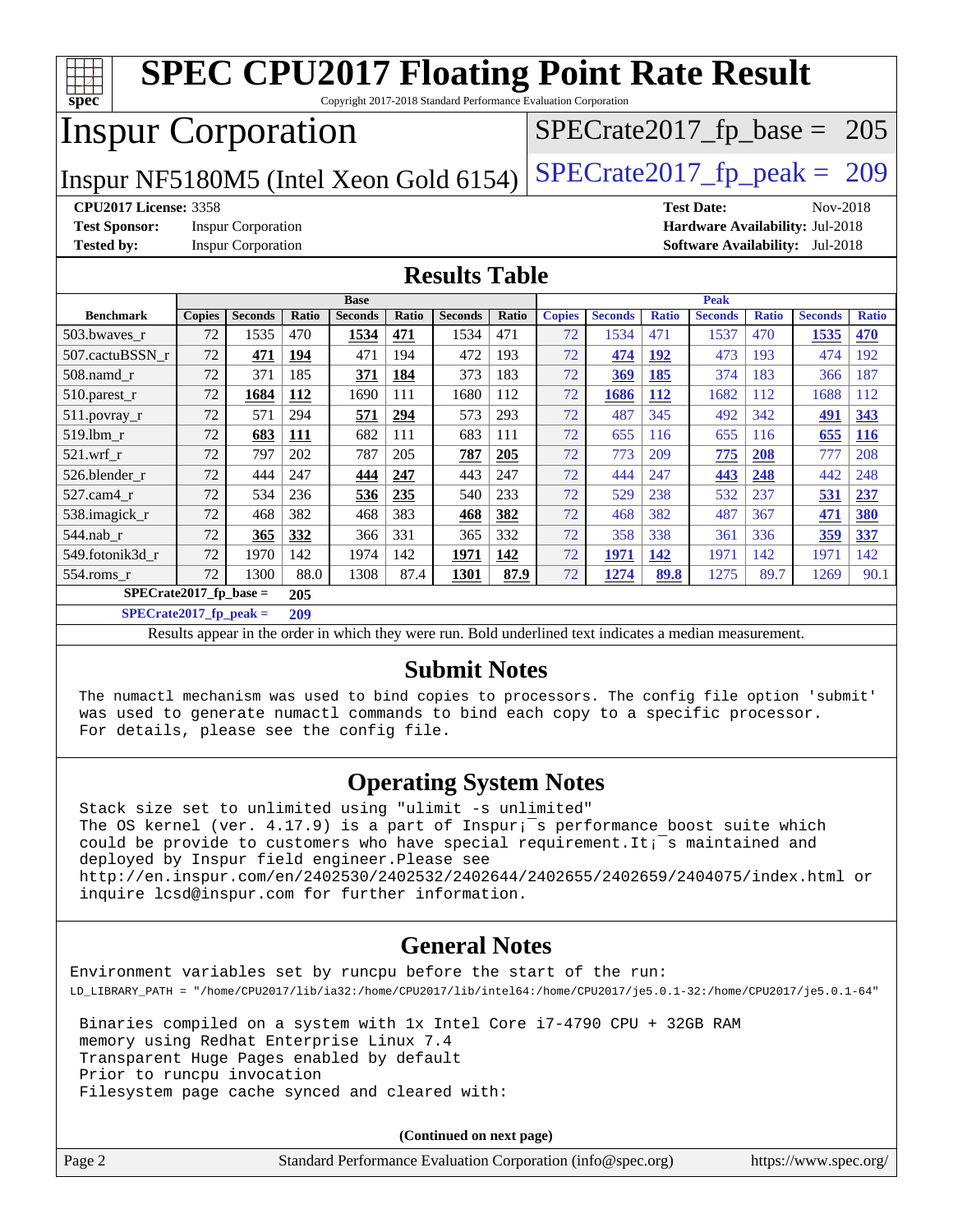| <b>SPEC CPU2017 Floating Point Rate Result</b>                                                                                                                                                                                                                                                                                                                                                                                                                          |                                                                           |  |  |  |
|-------------------------------------------------------------------------------------------------------------------------------------------------------------------------------------------------------------------------------------------------------------------------------------------------------------------------------------------------------------------------------------------------------------------------------------------------------------------------|---------------------------------------------------------------------------|--|--|--|
| Copyright 2017-2018 Standard Performance Evaluation Corporation<br>spec <sup>®</sup>                                                                                                                                                                                                                                                                                                                                                                                    |                                                                           |  |  |  |
| <b>Inspur Corporation</b>                                                                                                                                                                                                                                                                                                                                                                                                                                               | $SPECrate2017_fp\_base = 205$                                             |  |  |  |
| Inspur NF5180M5 (Intel Xeon Gold 6154)                                                                                                                                                                                                                                                                                                                                                                                                                                  | $SPECrate2017_fp\_peak = 209$                                             |  |  |  |
| <b>CPU2017 License: 3358</b>                                                                                                                                                                                                                                                                                                                                                                                                                                            | <b>Test Date:</b><br>Nov-2018                                             |  |  |  |
| <b>Inspur Corporation</b><br><b>Test Sponsor:</b><br><b>Tested by:</b><br><b>Inspur Corporation</b>                                                                                                                                                                                                                                                                                                                                                                     | Hardware Availability: Jul-2018<br><b>Software Availability:</b> Jul-2018 |  |  |  |
| <b>General Notes (Continued)</b>                                                                                                                                                                                                                                                                                                                                                                                                                                        |                                                                           |  |  |  |
| sync; echo 3><br>/proc/sys/vm/drop_caches<br>runcpu command invoked through numactl i.e.:<br>numactl --interleave=all runcpu <etc></etc>                                                                                                                                                                                                                                                                                                                                |                                                                           |  |  |  |
| Yes: The test sponsor attests, as of date of publication, that CVE-2017-5754 (Meltdown)<br>is mitigated in the system as tested and documented.<br>Yes: The test sponsor attests, as of date of publication, that CVE-2017-5753 (Spectre variant 1)<br>is mitigated in the system as tested and documented.<br>Yes: The test sponsor attests, as of date of publication, that CVE-2017-5715 (Spectre variant 2)<br>is mitigated in the system as tested and documented. |                                                                           |  |  |  |
| <b>Platform Notes</b><br>BIOS and OS configuration:<br>SCALING GOVERNOR set to Performance<br>Hardware Prefetch set to Disable<br>VT Support set to Disable<br>C1E Support set to Disable<br>IMC (Integrated memory controller) Interleaving set to 1-way<br>Sub NUMA Cluster (SNC) set to Enable<br>Sysinfo program /home/CPU2017/bin/sysinfo<br>Rev: r5797 of 2017-06-14 96c45e4568ad54c135fd618bcc091c0f<br>running on linux-vzir Thu Nov 1 10:48:14 2018            |                                                                           |  |  |  |
| SUT (System Under Test) info as seen by some common utilities.<br>For more information on this section, see<br>https://www.spec.org/cpu2017/Docs/config.html#sysinfo                                                                                                                                                                                                                                                                                                    |                                                                           |  |  |  |
| From /proc/cpuinfo<br>model name: Intel(R) Xeon(R) Gold 6154 CPU @ 3.00GHz<br>"physical id"s (chips)<br>2<br>72 "processors"<br>cores, siblings (Caution: counting these is hw and system dependent. The following<br>excerpts from /proc/cpuinfo might not be reliable. Use with caution.)<br>cpu cores : 18<br>siblings : 36<br>physical 0: cores 0 1 2 3 4 8 9 10 11 16 17 18 19 20 24 25 26 27<br>physical 1: cores 0 1 2 3 4 8 9 10 11 16 17 18 19 20 24 25 26 27  |                                                                           |  |  |  |
| From 1scpu:<br>Architecture:<br>x86_64<br>$32$ -bit, $64$ -bit<br>$CPU$ op-mode( $s$ ):<br>Little Endian<br>Byte Order:<br>CPU(s):<br>72<br>On-line $CPU(s)$ list:<br>$0 - 71$                                                                                                                                                                                                                                                                                          |                                                                           |  |  |  |
| (Continued on next page)                                                                                                                                                                                                                                                                                                                                                                                                                                                |                                                                           |  |  |  |
| Page 3<br>Standard Performance Evaluation Corporation (info@spec.org)                                                                                                                                                                                                                                                                                                                                                                                                   | https://www.spec.org/                                                     |  |  |  |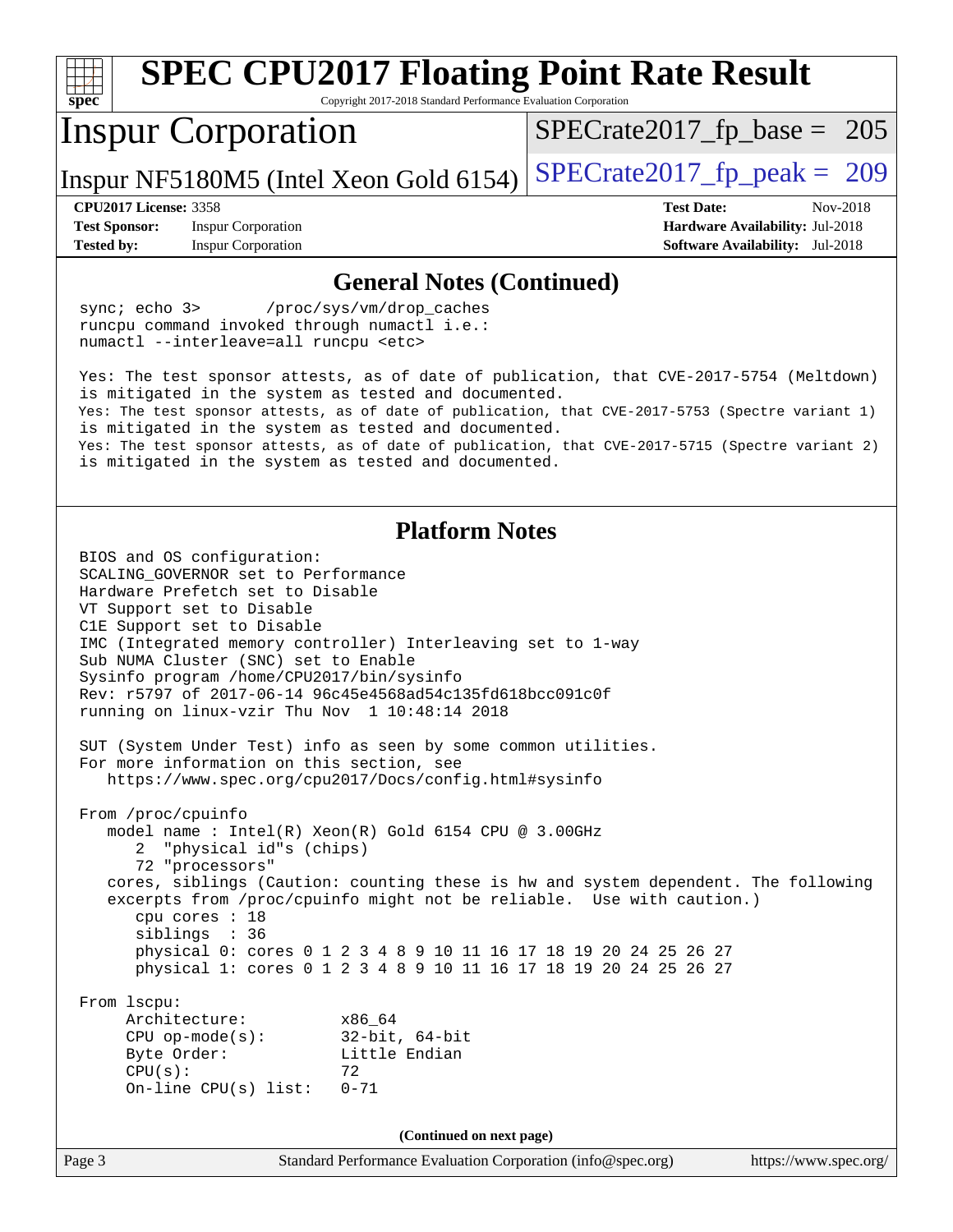| $spec^*$                                                                                                                                                                                                    |                                                                                                                                                                                                                                    | <b>SPEC CPU2017 Floating Point Rate Result</b><br>Copyright 2017-2018 Standard Performance Evaluation Corporation                                                                                                                                                                                                                                                                                                                                                                                                                                                                                                                                                                                                                                                                                                                                                                                                                                                                                                                                                                                                                                                                                                                                                                                                                                                                 |  |                                                                                                            |
|-------------------------------------------------------------------------------------------------------------------------------------------------------------------------------------------------------------|------------------------------------------------------------------------------------------------------------------------------------------------------------------------------------------------------------------------------------|-----------------------------------------------------------------------------------------------------------------------------------------------------------------------------------------------------------------------------------------------------------------------------------------------------------------------------------------------------------------------------------------------------------------------------------------------------------------------------------------------------------------------------------------------------------------------------------------------------------------------------------------------------------------------------------------------------------------------------------------------------------------------------------------------------------------------------------------------------------------------------------------------------------------------------------------------------------------------------------------------------------------------------------------------------------------------------------------------------------------------------------------------------------------------------------------------------------------------------------------------------------------------------------------------------------------------------------------------------------------------------------|--|------------------------------------------------------------------------------------------------------------|
|                                                                                                                                                                                                             | <b>Inspur Corporation</b>                                                                                                                                                                                                          |                                                                                                                                                                                                                                                                                                                                                                                                                                                                                                                                                                                                                                                                                                                                                                                                                                                                                                                                                                                                                                                                                                                                                                                                                                                                                                                                                                                   |  | $SPECrate2017_fp\_base = 205$                                                                              |
|                                                                                                                                                                                                             |                                                                                                                                                                                                                                    | Inspur NF5180M5 (Intel Xeon Gold 6154)                                                                                                                                                                                                                                                                                                                                                                                                                                                                                                                                                                                                                                                                                                                                                                                                                                                                                                                                                                                                                                                                                                                                                                                                                                                                                                                                            |  | $SPECTate2017$ _fp_peak = 209                                                                              |
| <b>CPU2017 License: 3358</b><br><b>Test Sponsor:</b><br><b>Tested by:</b>                                                                                                                                   | <b>Inspur Corporation</b><br><b>Inspur Corporation</b>                                                                                                                                                                             |                                                                                                                                                                                                                                                                                                                                                                                                                                                                                                                                                                                                                                                                                                                                                                                                                                                                                                                                                                                                                                                                                                                                                                                                                                                                                                                                                                                   |  | <b>Test Date:</b><br>Nov-2018<br>Hardware Availability: Jul-2018<br><b>Software Availability:</b> Jul-2018 |
|                                                                                                                                                                                                             |                                                                                                                                                                                                                                    | <b>Platform Notes (Continued)</b>                                                                                                                                                                                                                                                                                                                                                                                                                                                                                                                                                                                                                                                                                                                                                                                                                                                                                                                                                                                                                                                                                                                                                                                                                                                                                                                                                 |  |                                                                                                            |
| Socket(s):<br>Vendor ID:<br>CPU family:<br>Model:<br>Model name:<br>Stepping:<br>CPU MHz:<br>$CPU$ max $MHz$ :<br>CPU min MHz:<br>BogoMIPS:<br>L1d cache:<br>Lli cache:<br>L2 cache:<br>L3 cache:<br>Flags: | Thread( $s$ ) per core:<br>Core(s) per socket:<br>NUMA $node(s)$ :<br>Virtualization:<br>NUMA node0 CPU(s):<br>NUMA nodel CPU(s):<br>NUMA node2 CPU(s):<br>NUMA node3 CPU(s):<br>/proc/cpuinfo cache data<br>cache size : 25344 KB | $\overline{2}$<br>18<br>2<br>4<br>GenuineIntel<br>6<br>85<br>$Intel(R) Xeon(R) Gold 6154 CPU @ 3.00GHz$<br>4<br>3699.947<br>3700.0000<br>1200.0000<br>6000.00<br>$VT - x$<br>32K<br>32K<br>1024K<br>25344K<br>$0-2, 5, 6, 9, 10, 14, 15, 36-38, 41, 42, 45, 46, 50, 51$<br>3, 4, 7, 8, 11-13, 16, 17, 39, 40, 43, 44, 47-49, 52, 53<br>18-20, 23, 24, 27, 28, 32, 33, 54-56, 59, 60, 63, 64, 68, 69<br>21, 22, 25, 26, 29-31, 34, 35, 57, 58, 61, 62, 65-67, 70, 71<br>fpu vme de pse tsc msr pae mce cx8 apic sep mtrr pge mca cmov<br>pat pse36 clflush dts acpi mmx fxsr sse sse2 ss ht tm pbe syscall nx pdpe1gb rdtscp<br>lm constant_tsc art arch_perfmon pebs bts rep_good nopl xtopology nonstop_tsc cpuid<br>aperfmperf pni pclmulqdq dtes64 ds_cpl vmx smx est tm2 ssse3 sdbg fma cx16 xtpr pdcm<br>pcid dca sse4_1 sse4_2 x2apic movbe popcnt tsc_deadline_timer aes xsave avx f16c<br>rdrand lahf_lm abm 3dnowprefetch cpuid_fault epb cat_13 cdp_13 invpcid_single pti<br>intel_ppin mba tpr_shadow vnmi flexpriority ept vpid fsgsbase tsc_adjust bmil hle<br>avx2 smep bmi2 erms invpcid rtm cqm mpx rdt_a avx512f avx512dq rdseed adx smap<br>clflushopt clwb intel_pt avx512cd avx512bw avx512vl xsaveopt xsavec xgetbvl xsaves<br>cqm_llc cqm_occup_llc cqm_mbm_total cqm_mbm_local dtherm ida arat pln pts hwp<br>hwp_act_window hwp_epp hwp_pkg_req pku ospke |  |                                                                                                            |
| From numactl --hardware WARNING: a numactl 'node' might or might not correspond to a<br>physical chip.<br>$available: 4 nodes (0-3)$<br>node 0 cpus: 0 1 2 5 6 9 10 14 15 36 37 38 41 42 45 46 50 51        |                                                                                                                                                                                                                                    |                                                                                                                                                                                                                                                                                                                                                                                                                                                                                                                                                                                                                                                                                                                                                                                                                                                                                                                                                                                                                                                                                                                                                                                                                                                                                                                                                                                   |  |                                                                                                            |
|                                                                                                                                                                                                             | node 0 size: 192013 MB<br>node 0 free: 188156 MB<br>node 1 size: 193532 MB<br>node 1 free: 189749 MB                                                                                                                               | node 1 cpus: 3 4 7 8 11 12 13 16 17 39 40 43 44 47 48 49 52 53<br>node 2 cpus: 18 19 20 23 24 27 28 32 33 54 55 56 59 60 63 64 68 69                                                                                                                                                                                                                                                                                                                                                                                                                                                                                                                                                                                                                                                                                                                                                                                                                                                                                                                                                                                                                                                                                                                                                                                                                                              |  |                                                                                                            |
|                                                                                                                                                                                                             |                                                                                                                                                                                                                                    | (Continued on next page)                                                                                                                                                                                                                                                                                                                                                                                                                                                                                                                                                                                                                                                                                                                                                                                                                                                                                                                                                                                                                                                                                                                                                                                                                                                                                                                                                          |  |                                                                                                            |
| Page 4                                                                                                                                                                                                      |                                                                                                                                                                                                                                    | Standard Performance Evaluation Corporation (info@spec.org)                                                                                                                                                                                                                                                                                                                                                                                                                                                                                                                                                                                                                                                                                                                                                                                                                                                                                                                                                                                                                                                                                                                                                                                                                                                                                                                       |  | https://www.spec.org/                                                                                      |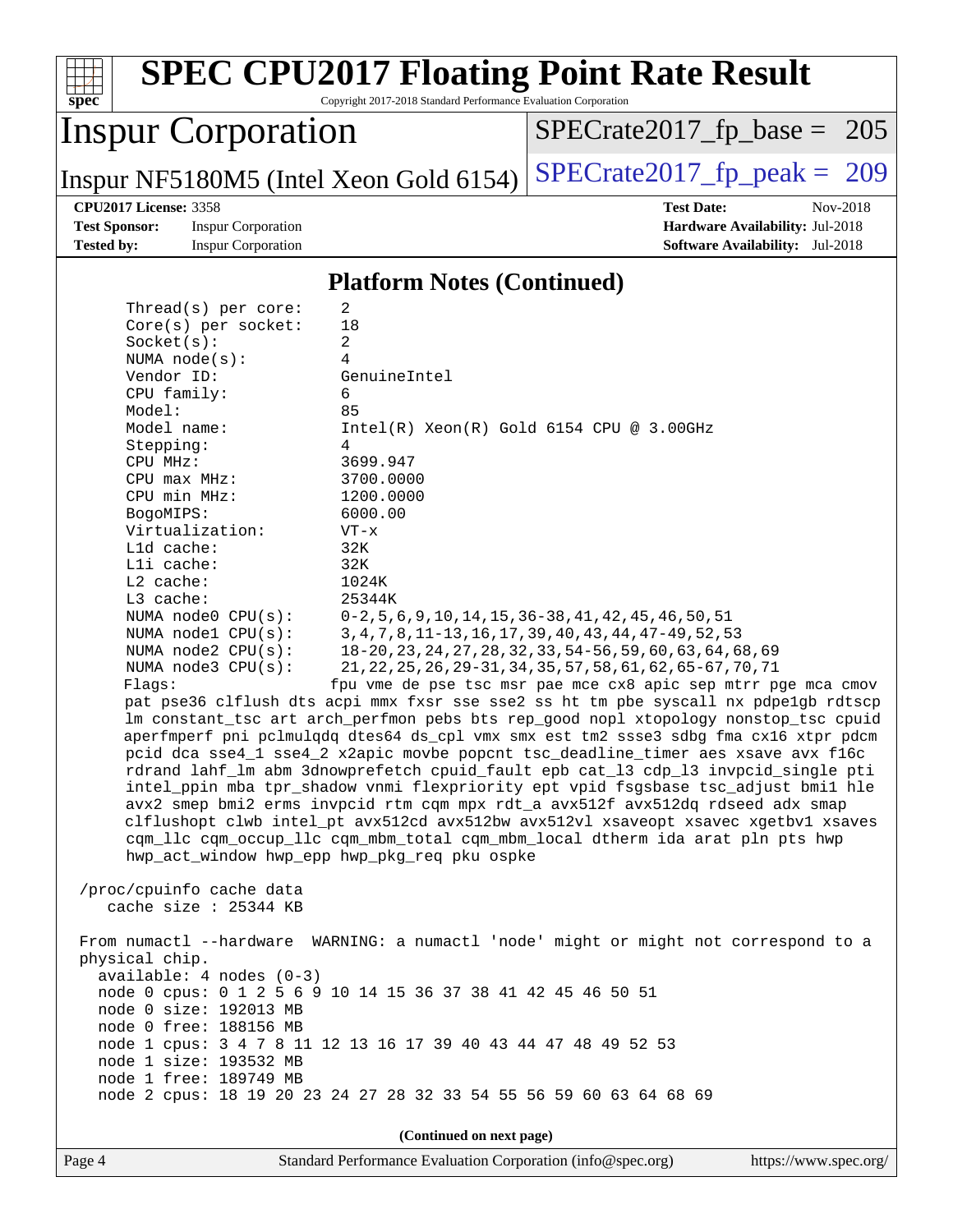| <b>Inspur Corporation</b><br>$SPECTate2017_fp\_base = 205$<br>$SPECTate2017$ _fp_peak = 209<br>Inspur NF5180M5 (Intel Xeon Gold 6154)<br><b>CPU2017 License: 3358</b><br><b>Test Date:</b><br>Nov-2018<br><b>Test Sponsor:</b><br><b>Inspur Corporation</b><br>Hardware Availability: Jul-2018<br><b>Tested by:</b><br><b>Inspur Corporation</b><br><b>Software Availability:</b> Jul-2018<br><b>Platform Notes (Continued)</b><br>node 2 size: 193532 MB<br>node 2 free: 189753 MB<br>node 3 cpus: 21 22 25 26 29 30 31 34 35 57 58 61 62 65 66 67 70 71<br>node 3 size: 193386 MB<br>node 3 free: 189488 MB<br>node distances:<br>$\mathbf{1}$<br>node<br>$\overline{\phantom{0}}$<br>2<br>3<br>21 21<br>0 :<br>10<br>11<br>10 21 21<br>11<br>1:<br>21<br>21 10<br>11<br>2:<br>3:<br>21<br>21<br>10<br>11<br>From /proc/meminfo<br>MemTotal:<br>791004224 kB<br>HugePages_Total:<br>0<br>Hugepagesize:<br>2048 kB<br>/usr/bin/lsb_release -d<br>SUSE Linux Enterprise Server 12 SP2<br>From /etc/*release* /etc/*version*<br>SuSE-release:<br>SUSE Linux Enterprise Server 12 (x86_64)<br>$VERSION = 12$<br>$PATCHLEVEL = 2$<br># This file is deprecated and will be removed in a future service pack or release.<br># Please check /etc/os-release for details about this release.<br>os-release:<br>NAME="SLES"<br>VERSION="12-SP2"<br>VERSION ID="12.2"<br>PRETTY_NAME="SUSE Linux Enterprise Server 12 SP2"<br>ID="sles"<br>$ANSI$ _COLOR=" $0:32$ "<br>CPE_NAME="cpe:/o:suse:sles:12:sp2"<br>uname $-a$ :<br>Linux linux-vzir 4.17.9-69-default #1 SMP Wed Jul 25 10:40:26 CST 2018 x86_64 x86_64<br>x86_64 GNU/Linux<br>run-level 3 Oct 31 16:04 last=5<br>SPEC is set to: /home/CPU2017<br>Size Used Avail Use% Mounted on<br>Filesystem<br>Type<br>/dev/sda4<br>xfs<br>145G<br>87G<br>58G 60% / home<br>Additional information from dmidecode follows. WARNING: Use caution when you interpret<br>(Continued on next page)<br>Page 5<br>Standard Performance Evaluation Corporation (info@spec.org)<br>https://www.spec.org/ | <b>SPEC CPU2017 Floating Point Rate Result</b><br>Copyright 2017-2018 Standard Performance Evaluation Corporation<br>$spec^*$ |  |
|-----------------------------------------------------------------------------------------------------------------------------------------------------------------------------------------------------------------------------------------------------------------------------------------------------------------------------------------------------------------------------------------------------------------------------------------------------------------------------------------------------------------------------------------------------------------------------------------------------------------------------------------------------------------------------------------------------------------------------------------------------------------------------------------------------------------------------------------------------------------------------------------------------------------------------------------------------------------------------------------------------------------------------------------------------------------------------------------------------------------------------------------------------------------------------------------------------------------------------------------------------------------------------------------------------------------------------------------------------------------------------------------------------------------------------------------------------------------------------------------------------------------------------------------------------------------------------------------------------------------------------------------------------------------------------------------------------------------------------------------------------------------------------------------------------------------------------------------------------------------------------------------------------------------------------------------------------------------------------------------------------------------------------------------|-------------------------------------------------------------------------------------------------------------------------------|--|
|                                                                                                                                                                                                                                                                                                                                                                                                                                                                                                                                                                                                                                                                                                                                                                                                                                                                                                                                                                                                                                                                                                                                                                                                                                                                                                                                                                                                                                                                                                                                                                                                                                                                                                                                                                                                                                                                                                                                                                                                                                         |                                                                                                                               |  |
|                                                                                                                                                                                                                                                                                                                                                                                                                                                                                                                                                                                                                                                                                                                                                                                                                                                                                                                                                                                                                                                                                                                                                                                                                                                                                                                                                                                                                                                                                                                                                                                                                                                                                                                                                                                                                                                                                                                                                                                                                                         |                                                                                                                               |  |
|                                                                                                                                                                                                                                                                                                                                                                                                                                                                                                                                                                                                                                                                                                                                                                                                                                                                                                                                                                                                                                                                                                                                                                                                                                                                                                                                                                                                                                                                                                                                                                                                                                                                                                                                                                                                                                                                                                                                                                                                                                         |                                                                                                                               |  |
|                                                                                                                                                                                                                                                                                                                                                                                                                                                                                                                                                                                                                                                                                                                                                                                                                                                                                                                                                                                                                                                                                                                                                                                                                                                                                                                                                                                                                                                                                                                                                                                                                                                                                                                                                                                                                                                                                                                                                                                                                                         |                                                                                                                               |  |
|                                                                                                                                                                                                                                                                                                                                                                                                                                                                                                                                                                                                                                                                                                                                                                                                                                                                                                                                                                                                                                                                                                                                                                                                                                                                                                                                                                                                                                                                                                                                                                                                                                                                                                                                                                                                                                                                                                                                                                                                                                         |                                                                                                                               |  |
|                                                                                                                                                                                                                                                                                                                                                                                                                                                                                                                                                                                                                                                                                                                                                                                                                                                                                                                                                                                                                                                                                                                                                                                                                                                                                                                                                                                                                                                                                                                                                                                                                                                                                                                                                                                                                                                                                                                                                                                                                                         |                                                                                                                               |  |
|                                                                                                                                                                                                                                                                                                                                                                                                                                                                                                                                                                                                                                                                                                                                                                                                                                                                                                                                                                                                                                                                                                                                                                                                                                                                                                                                                                                                                                                                                                                                                                                                                                                                                                                                                                                                                                                                                                                                                                                                                                         |                                                                                                                               |  |
|                                                                                                                                                                                                                                                                                                                                                                                                                                                                                                                                                                                                                                                                                                                                                                                                                                                                                                                                                                                                                                                                                                                                                                                                                                                                                                                                                                                                                                                                                                                                                                                                                                                                                                                                                                                                                                                                                                                                                                                                                                         |                                                                                                                               |  |
|                                                                                                                                                                                                                                                                                                                                                                                                                                                                                                                                                                                                                                                                                                                                                                                                                                                                                                                                                                                                                                                                                                                                                                                                                                                                                                                                                                                                                                                                                                                                                                                                                                                                                                                                                                                                                                                                                                                                                                                                                                         |                                                                                                                               |  |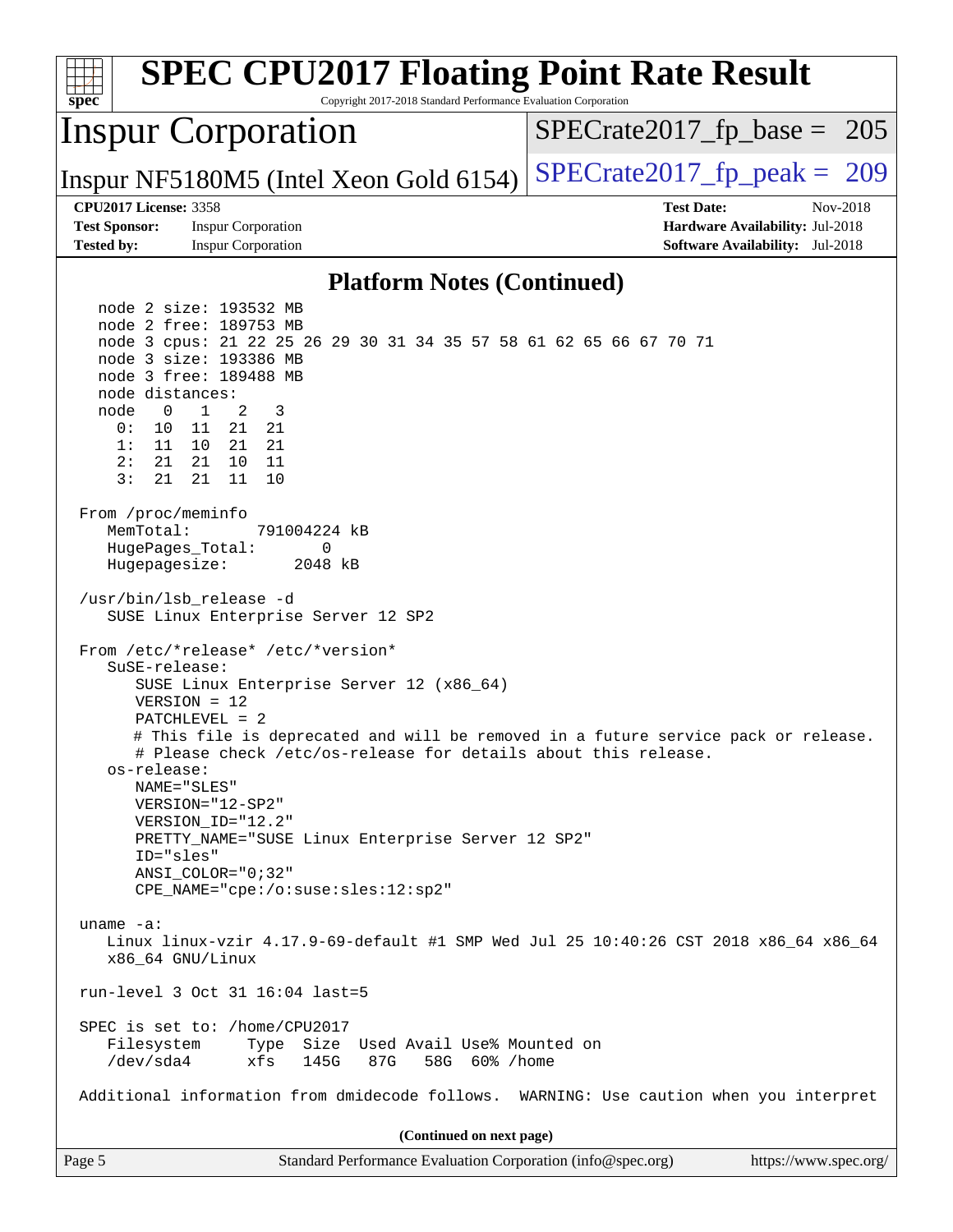| spec                         | <b>SPEC CPU2017 Floating Point Rate Result</b><br>Copyright 2017-2018 Standard Performance Evaluation Corporation |                                        |          |
|------------------------------|-------------------------------------------------------------------------------------------------------------------|----------------------------------------|----------|
|                              | <b>Inspur Corporation</b>                                                                                         | $SPECrate2017_fp\_base = 205$          |          |
|                              | Inspur NF5180M5 (Intel Xeon Gold 6154)                                                                            | $SPECrate2017_fp\_peak = 209$          |          |
| <b>CPU2017 License: 3358</b> |                                                                                                                   | <b>Test Date:</b>                      | Nov-2018 |
| <b>Test Sponsor:</b>         | <b>Inspur Corporation</b>                                                                                         | Hardware Availability: Jul-2018        |          |
| <b>Tested by:</b>            | <b>Inspur Corporation</b>                                                                                         | <b>Software Availability:</b> Jul-2018 |          |
|                              |                                                                                                                   |                                        |          |

#### **[Platform Notes \(Continued\)](http://www.spec.org/auto/cpu2017/Docs/result-fields.html#PlatformNotes)**

 this section. The 'dmidecode' program reads system data which is "intended to allow hardware to be accurately determined", but the intent may not be met, as there are frequent changes to hardware, firmware, and the "DMTF SMBIOS" standard. BIOS Inspur 4.0.4 07/19/2018

Memory:

24x Samsung M393A4K40CB2-CTD 32 GB 2 rank 2666

(End of data from sysinfo program)

#### **[Compiler Version Notes](http://www.spec.org/auto/cpu2017/Docs/result-fields.html#CompilerVersionNotes)**

| CC $519.1bm_r(base) 538.imagick_r(base, peak) 544.nab_r(base)$                                                                                                                                |  |  |  |  |
|-----------------------------------------------------------------------------------------------------------------------------------------------------------------------------------------------|--|--|--|--|
| icc (ICC) 18.0.0 20170811<br>Copyright (C) 1985-2017 Intel Corporation. All rights reserved.                                                                                                  |  |  |  |  |
|                                                                                                                                                                                               |  |  |  |  |
| $519.1$ bm_r(peak) $544.nab_r$ (peak)<br>CC.                                                                                                                                                  |  |  |  |  |
| icc (ICC) 18.0.0 20170811<br>Copyright (C) 1985-2017 Intel Corporation. All rights reserved.                                                                                                  |  |  |  |  |
| CXXC 508. namd $r(base)$ 510. parest $r(base)$                                                                                                                                                |  |  |  |  |
| icpc (ICC) 18.0.0 20170811<br>Copyright (C) 1985-2017 Intel Corporation. All rights reserved.                                                                                                 |  |  |  |  |
| CXXC 508. namd $r(\text{peak})$ 510. parest $r(\text{peak})$                                                                                                                                  |  |  |  |  |
| icpc (ICC) 18.0.0 20170811<br>Copyright (C) 1985-2017 Intel Corporation. All rights reserved.                                                                                                 |  |  |  |  |
| $511.povray_r(base) 526.blender_r(base)$<br>CC.                                                                                                                                               |  |  |  |  |
| icpc (ICC) 18.0.0 20170811<br>Copyright (C) 1985-2017 Intel Corporation. All rights reserved.<br>icc (ICC) 18.0.0 20170811<br>Copyright (C) 1985-2017 Intel Corporation. All rights reserved. |  |  |  |  |
| (Continued on next page)                                                                                                                                                                      |  |  |  |  |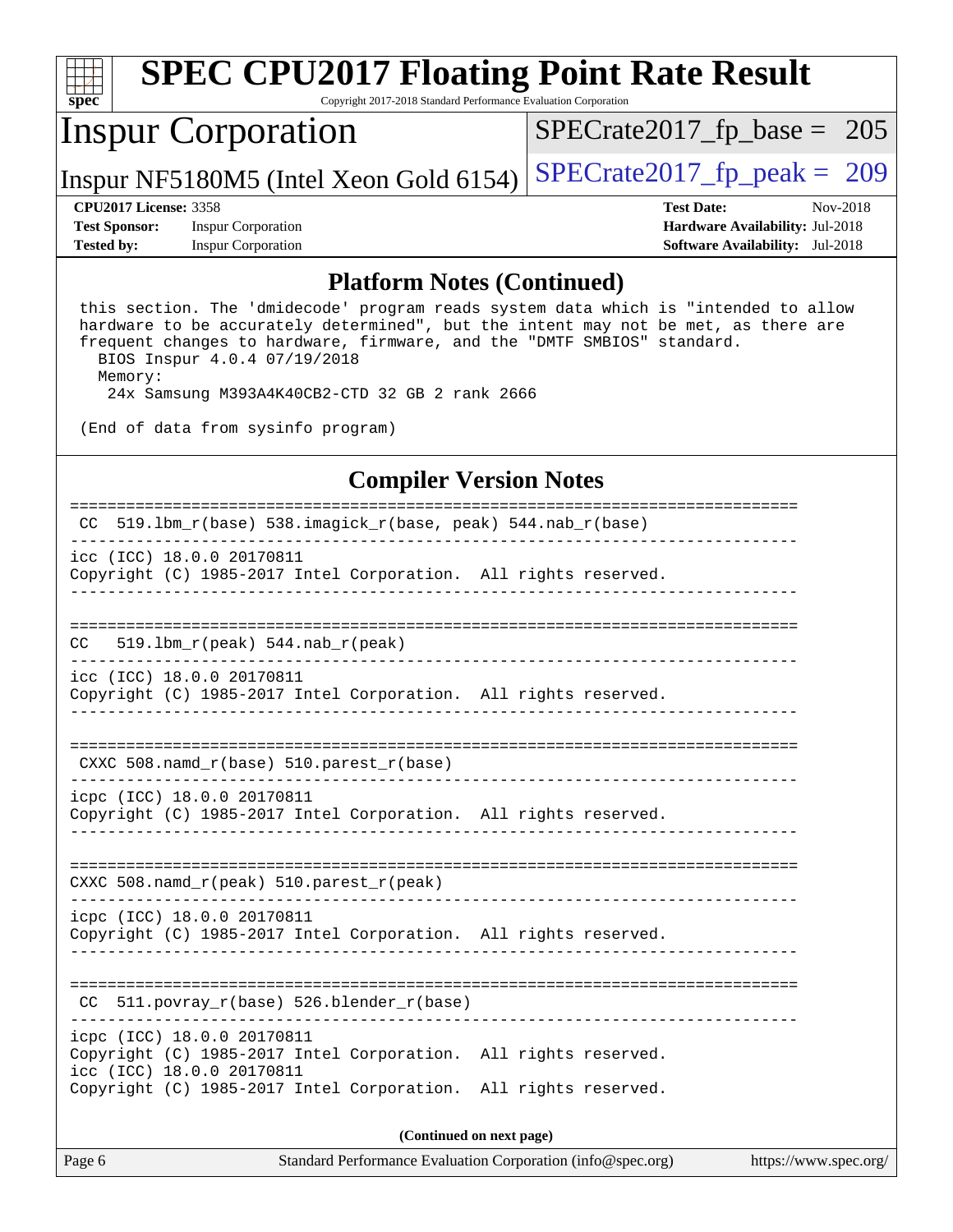| <b>SPEC CPU2017 Floating Point Rate Result</b><br>Copyright 2017-2018 Standard Performance Evaluation Corporation<br>$spec^*$                  |                                                                                                            |  |  |  |
|------------------------------------------------------------------------------------------------------------------------------------------------|------------------------------------------------------------------------------------------------------------|--|--|--|
| <b>Inspur Corporation</b>                                                                                                                      | $SPECrate2017_fp\_base = 205$                                                                              |  |  |  |
| Inspur NF5180M5 (Intel Xeon Gold 6154)                                                                                                         | $SPECTate2017$ _fp_peak = 209                                                                              |  |  |  |
| <b>CPU2017 License: 3358</b><br><b>Test Sponsor:</b><br><b>Inspur Corporation</b><br><b>Tested by:</b><br><b>Inspur Corporation</b>            | <b>Test Date:</b><br>Nov-2018<br>Hardware Availability: Jul-2018<br><b>Software Availability:</b> Jul-2018 |  |  |  |
| <b>Compiler Version Notes (Continued)</b>                                                                                                      |                                                                                                            |  |  |  |
|                                                                                                                                                |                                                                                                            |  |  |  |
| 511.povray_r(peak) 526.blender_r(peak)<br>CC                                                                                                   |                                                                                                            |  |  |  |
| icpc (ICC) 18.0.0 20170811<br>Copyright (C) 1985-2017 Intel Corporation. All rights reserved.<br>icc (ICC) 18.0.0 20170811                     |                                                                                                            |  |  |  |
| Copyright (C) 1985-2017 Intel Corporation. All rights reserved.                                                                                |                                                                                                            |  |  |  |
| 507.cactuBSSN r(base)<br>FC.                                                                                                                   |                                                                                                            |  |  |  |
| icpc (ICC) 18.0.0 20170811<br>Copyright (C) 1985-2017 Intel Corporation. All rights reserved.<br>icc (ICC) 18.0.0 20170811                     |                                                                                                            |  |  |  |
| Copyright (C) 1985-2017 Intel Corporation.<br>ifort (IFORT) 18.0.0 20170811<br>Copyright (C) 1985-2017 Intel Corporation. All rights reserved. | All rights reserved.                                                                                       |  |  |  |
| FC.<br>507.cactuBSSN_r(peak)                                                                                                                   |                                                                                                            |  |  |  |
| icpc (ICC) 18.0.0 20170811<br>Copyright (C) 1985-2017 Intel Corporation. All rights reserved.<br>icc (ICC) 18.0.0 20170811                     |                                                                                                            |  |  |  |
| Copyright (C) 1985-2017 Intel Corporation. All rights reserved.<br>ifort (IFORT) 18.0.0 20170811                                               |                                                                                                            |  |  |  |
| Copyright (C) 1985-2017 Intel Corporation. All rights reserved.                                                                                |                                                                                                            |  |  |  |
|                                                                                                                                                |                                                                                                            |  |  |  |
| FC 503.bwaves_r(base, peak) 549.fotonik3d_r(base, peak) 554.roms_r(base)                                                                       |                                                                                                            |  |  |  |
| ifort (IFORT) 18.0.0 20170811<br>Copyright (C) 1985-2017 Intel Corporation. All rights reserved.                                               |                                                                                                            |  |  |  |
| $FC 554.rows_r (peak)$<br>__________________                                                                                                   |                                                                                                            |  |  |  |
| ifort (IFORT) 18.0.0 20170811<br>Copyright (C) 1985-2017 Intel Corporation. All rights reserved.                                               |                                                                                                            |  |  |  |
| (Continued on next page)                                                                                                                       |                                                                                                            |  |  |  |
| Page 7<br>Standard Performance Evaluation Corporation (info@spec.org)<br>https://www.spec.org/                                                 |                                                                                                            |  |  |  |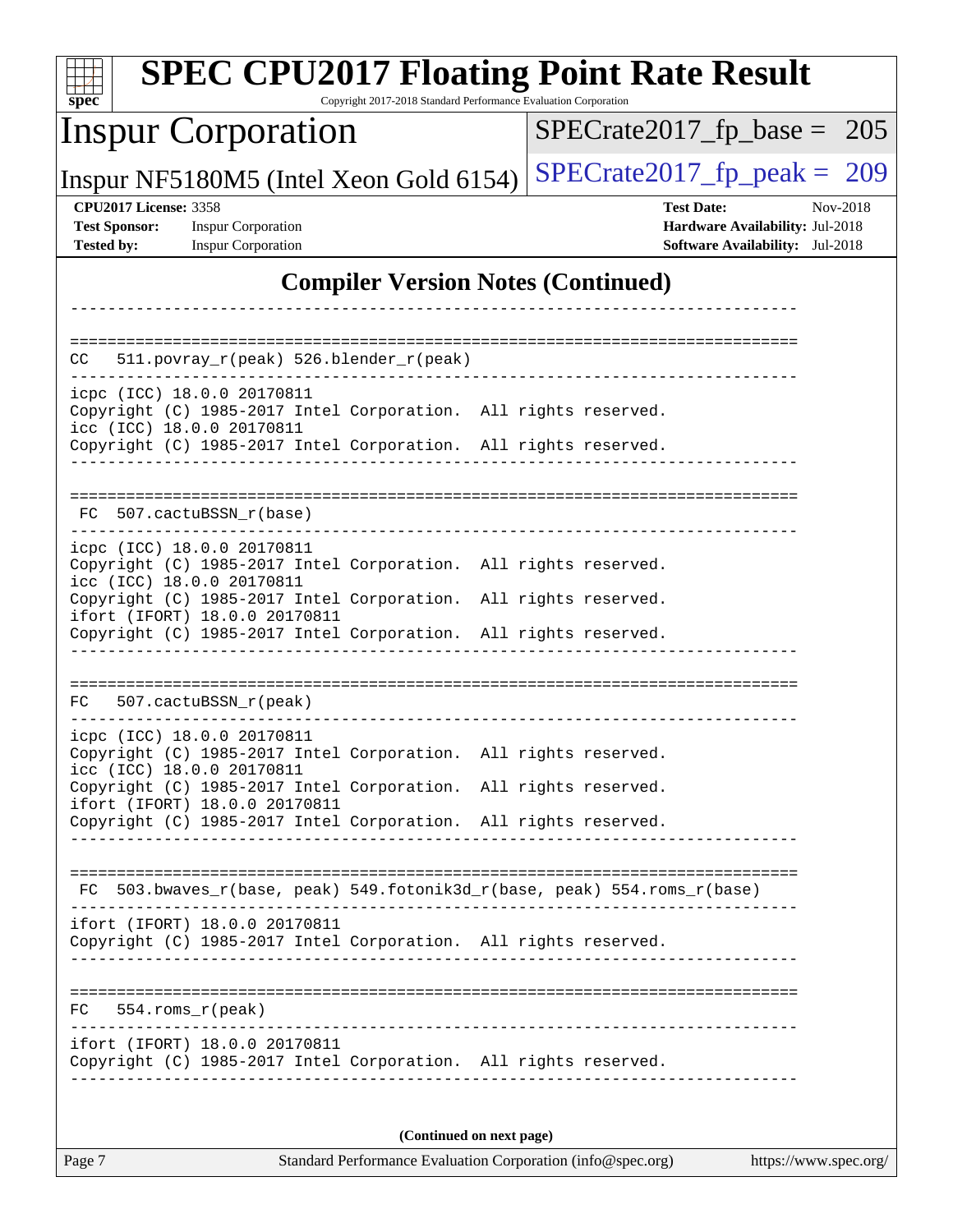| <b>SPEC CPU2017 Floating Point Rate Result</b><br>spec<br>Copyright 2017-2018 Standard Performance Evaluation Corporation           |                                                                                                            |
|-------------------------------------------------------------------------------------------------------------------------------------|------------------------------------------------------------------------------------------------------------|
| <b>Inspur Corporation</b>                                                                                                           | $SPECTate2017$ _fp_base = 205                                                                              |
| Inspur NF5180M5 (Intel Xeon Gold 6154)                                                                                              | $SPECTate2017$ _fp_peak = 209                                                                              |
| <b>CPU2017 License: 3358</b><br><b>Test Sponsor:</b><br><b>Inspur Corporation</b><br><b>Tested by:</b><br><b>Inspur Corporation</b> | <b>Test Date:</b><br>Nov-2018<br>Hardware Availability: Jul-2018<br><b>Software Availability:</b> Jul-2018 |
| <b>Compiler Version Notes (Continued)</b>                                                                                           |                                                                                                            |
| $CC$ 521.wrf $r(base)$ 527.cam4 $r(base)$                                                                                           |                                                                                                            |
| ifort (IFORT) 18.0.0 20170811<br>Copyright (C) 1985-2017 Intel Corporation. All rights reserved.<br>icc (ICC) 18.0.0 20170811       |                                                                                                            |
| Copyright (C) 1985-2017 Intel Corporation. All rights reserved.                                                                     |                                                                                                            |
| 521.wrf $r(\text{peak})$ 527.cam4 $r(\text{peak})$<br>CC.                                                                           |                                                                                                            |
| ifort (IFORT) 18.0.0 20170811<br>Copyright (C) 1985-2017 Intel Corporation. All rights reserved.<br>icc (ICC) 18.0.0 20170811       |                                                                                                            |
| Copyright (C) 1985-2017 Intel Corporation. All rights reserved.                                                                     |                                                                                                            |

# **[Base Compiler Invocation](http://www.spec.org/auto/cpu2017/Docs/result-fields.html#BaseCompilerInvocation)**

------------------------------------------------------------------------------

[C benchmarks](http://www.spec.org/auto/cpu2017/Docs/result-fields.html#Cbenchmarks): [icc](http://www.spec.org/cpu2017/results/res2018q4/cpu2017-20181105-09483.flags.html#user_CCbase_intel_icc_18.0_66fc1ee009f7361af1fbd72ca7dcefbb700085f36577c54f309893dd4ec40d12360134090235512931783d35fd58c0460139e722d5067c5574d8eaf2b3e37e92)

[C++ benchmarks:](http://www.spec.org/auto/cpu2017/Docs/result-fields.html#CXXbenchmarks) [icpc](http://www.spec.org/cpu2017/results/res2018q4/cpu2017-20181105-09483.flags.html#user_CXXbase_intel_icpc_18.0_c510b6838c7f56d33e37e94d029a35b4a7bccf4766a728ee175e80a419847e808290a9b78be685c44ab727ea267ec2f070ec5dc83b407c0218cded6866a35d07)

[Fortran benchmarks](http://www.spec.org/auto/cpu2017/Docs/result-fields.html#Fortranbenchmarks): [ifort](http://www.spec.org/cpu2017/results/res2018q4/cpu2017-20181105-09483.flags.html#user_FCbase_intel_ifort_18.0_8111460550e3ca792625aed983ce982f94888b8b503583aa7ba2b8303487b4d8a21a13e7191a45c5fd58ff318f48f9492884d4413fa793fd88dd292cad7027ca)

[Benchmarks using both Fortran and C](http://www.spec.org/auto/cpu2017/Docs/result-fields.html#BenchmarksusingbothFortranandC): [ifort](http://www.spec.org/cpu2017/results/res2018q4/cpu2017-20181105-09483.flags.html#user_CC_FCbase_intel_ifort_18.0_8111460550e3ca792625aed983ce982f94888b8b503583aa7ba2b8303487b4d8a21a13e7191a45c5fd58ff318f48f9492884d4413fa793fd88dd292cad7027ca) [icc](http://www.spec.org/cpu2017/results/res2018q4/cpu2017-20181105-09483.flags.html#user_CC_FCbase_intel_icc_18.0_66fc1ee009f7361af1fbd72ca7dcefbb700085f36577c54f309893dd4ec40d12360134090235512931783d35fd58c0460139e722d5067c5574d8eaf2b3e37e92)

[Benchmarks using both C and C++](http://www.spec.org/auto/cpu2017/Docs/result-fields.html#BenchmarksusingbothCandCXX): [icpc](http://www.spec.org/cpu2017/results/res2018q4/cpu2017-20181105-09483.flags.html#user_CC_CXXbase_intel_icpc_18.0_c510b6838c7f56d33e37e94d029a35b4a7bccf4766a728ee175e80a419847e808290a9b78be685c44ab727ea267ec2f070ec5dc83b407c0218cded6866a35d07) [icc](http://www.spec.org/cpu2017/results/res2018q4/cpu2017-20181105-09483.flags.html#user_CC_CXXbase_intel_icc_18.0_66fc1ee009f7361af1fbd72ca7dcefbb700085f36577c54f309893dd4ec40d12360134090235512931783d35fd58c0460139e722d5067c5574d8eaf2b3e37e92)

[Benchmarks using Fortran, C, and C++:](http://www.spec.org/auto/cpu2017/Docs/result-fields.html#BenchmarksusingFortranCandCXX) [icpc](http://www.spec.org/cpu2017/results/res2018q4/cpu2017-20181105-09483.flags.html#user_CC_CXX_FCbase_intel_icpc_18.0_c510b6838c7f56d33e37e94d029a35b4a7bccf4766a728ee175e80a419847e808290a9b78be685c44ab727ea267ec2f070ec5dc83b407c0218cded6866a35d07) [icc](http://www.spec.org/cpu2017/results/res2018q4/cpu2017-20181105-09483.flags.html#user_CC_CXX_FCbase_intel_icc_18.0_66fc1ee009f7361af1fbd72ca7dcefbb700085f36577c54f309893dd4ec40d12360134090235512931783d35fd58c0460139e722d5067c5574d8eaf2b3e37e92) [ifort](http://www.spec.org/cpu2017/results/res2018q4/cpu2017-20181105-09483.flags.html#user_CC_CXX_FCbase_intel_ifort_18.0_8111460550e3ca792625aed983ce982f94888b8b503583aa7ba2b8303487b4d8a21a13e7191a45c5fd58ff318f48f9492884d4413fa793fd88dd292cad7027ca)

### **[Base Portability Flags](http://www.spec.org/auto/cpu2017/Docs/result-fields.html#BasePortabilityFlags)**

 503.bwaves\_r: [-DSPEC\\_LP64](http://www.spec.org/cpu2017/results/res2018q4/cpu2017-20181105-09483.flags.html#suite_basePORTABILITY503_bwaves_r_DSPEC_LP64) 507.cactuBSSN\_r: [-DSPEC\\_LP64](http://www.spec.org/cpu2017/results/res2018q4/cpu2017-20181105-09483.flags.html#suite_basePORTABILITY507_cactuBSSN_r_DSPEC_LP64) 508.namd\_r: [-DSPEC\\_LP64](http://www.spec.org/cpu2017/results/res2018q4/cpu2017-20181105-09483.flags.html#suite_basePORTABILITY508_namd_r_DSPEC_LP64)

**(Continued on next page)**

Page 8 Standard Performance Evaluation Corporation [\(info@spec.org\)](mailto:info@spec.org) <https://www.spec.org/>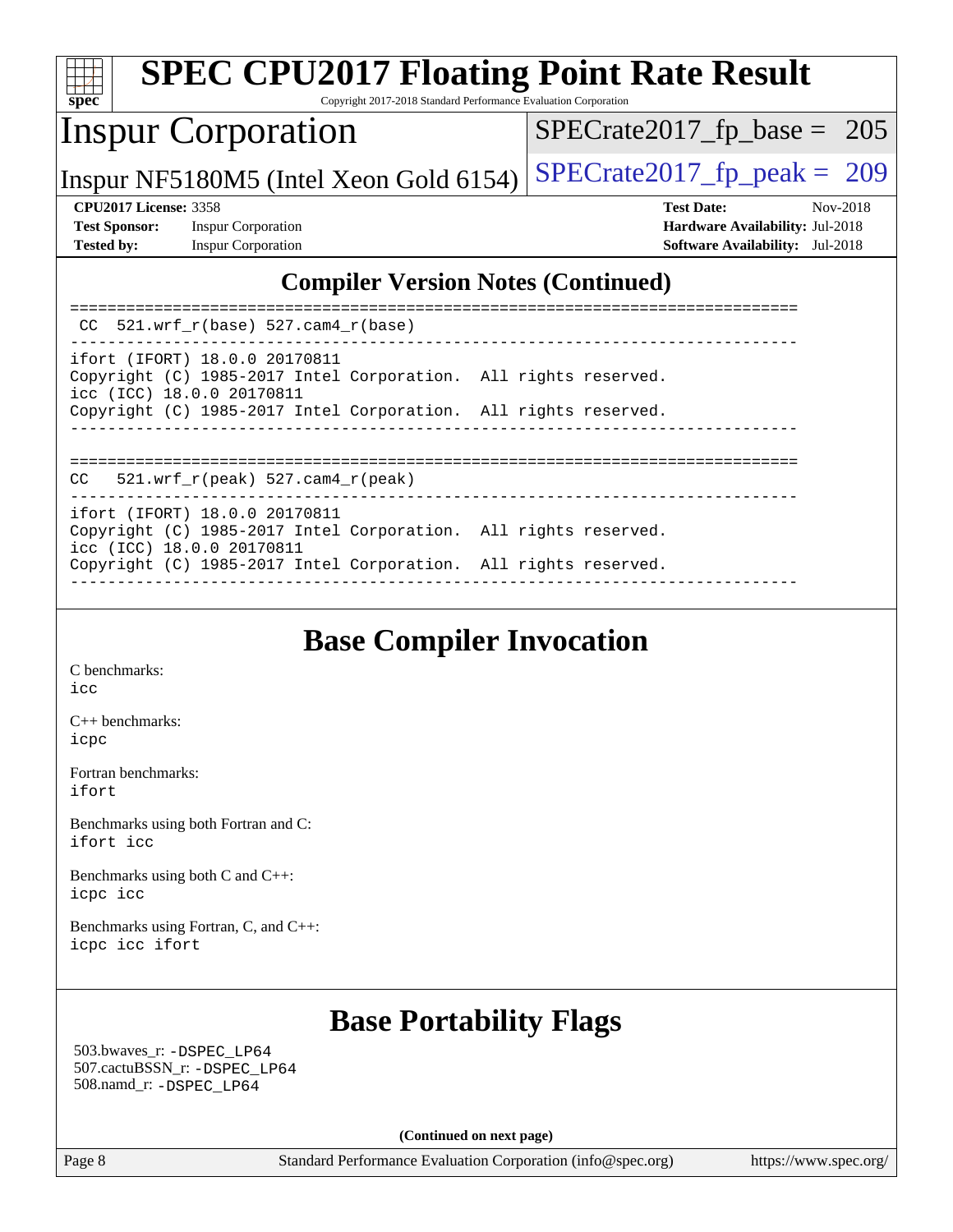

Page 9 Standard Performance Evaluation Corporation [\(info@spec.org\)](mailto:info@spec.org) <https://www.spec.org/>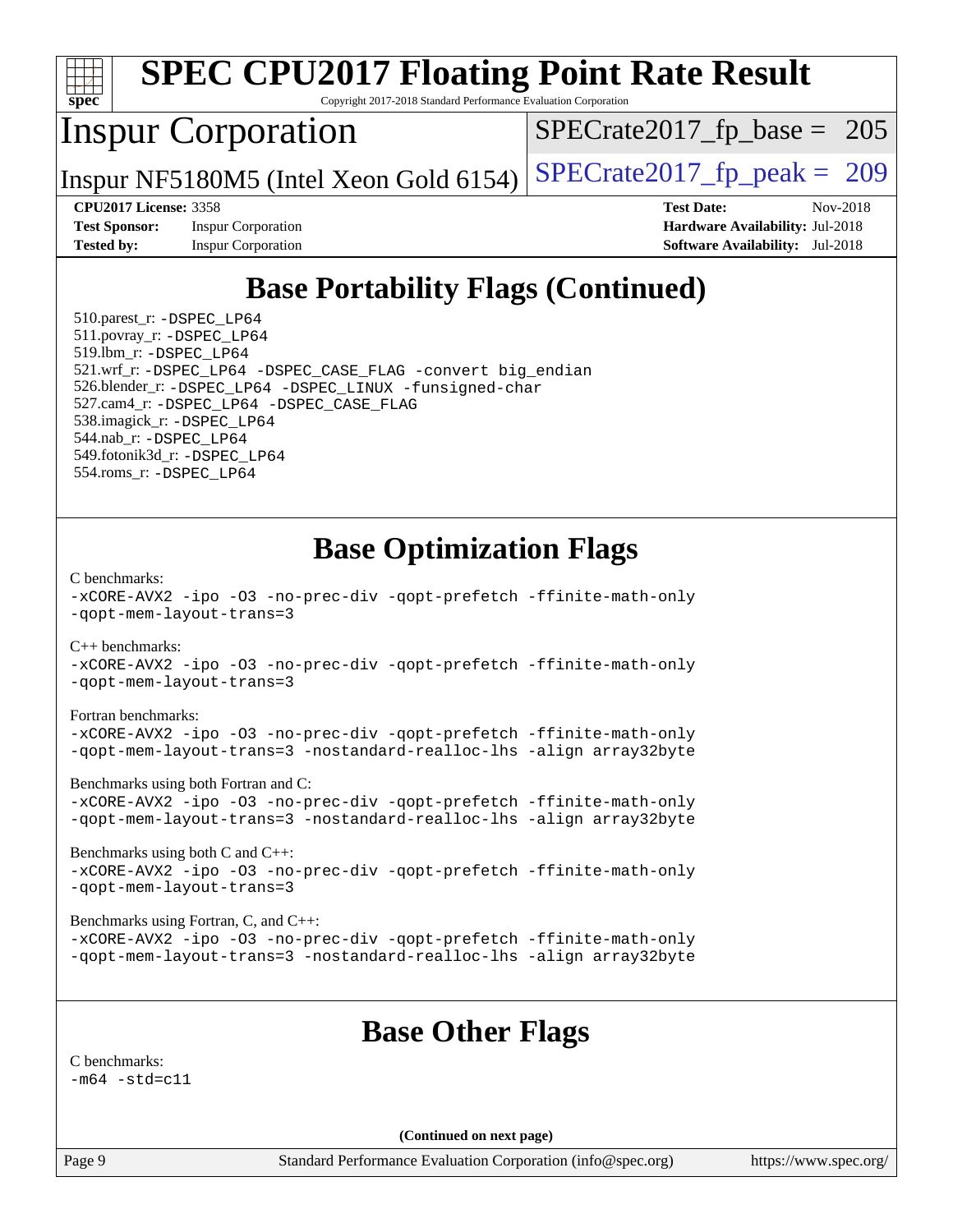| <b>SPEC CPU2017 Floating Point Rate Result</b><br>$Spec^*$<br>Copyright 2017-2018 Standard Performance Evaluation Corporation |                                        |                                        |  |  |
|-------------------------------------------------------------------------------------------------------------------------------|----------------------------------------|----------------------------------------|--|--|
|                                                                                                                               | <b>Inspur Corporation</b>              | $SPECTate2017_fp\_base = 205$          |  |  |
|                                                                                                                               | Inspur NF5180M5 (Intel Xeon Gold 6154) | $SPECrate2017_fp\_peak = 209$          |  |  |
| <b>CPU2017 License: 3358</b>                                                                                                  |                                        | <b>Test Date:</b><br>Nov-2018          |  |  |
| <b>Test Sponsor:</b>                                                                                                          | <b>Inspur Corporation</b>              | <b>Hardware Availability: Jul-2018</b> |  |  |
| <b>Tested by:</b>                                                                                                             | <b>Inspur Corporation</b>              | <b>Software Availability:</b> Jul-2018 |  |  |
|                                                                                                                               | <b>Base Other Flags (Continued)</b>    |                                        |  |  |

[Fortran benchmarks](http://www.spec.org/auto/cpu2017/Docs/result-fields.html#Fortranbenchmarks):

[-m64](http://www.spec.org/cpu2017/results/res2018q4/cpu2017-20181105-09483.flags.html#user_FCbase_intel_intel64_18.0_af43caccfc8ded86e7699f2159af6efc7655f51387b94da716254467f3c01020a5059329e2569e4053f409e7c9202a7efc638f7a6d1ffb3f52dea4a3e31d82ab)

[Benchmarks using both Fortran and C](http://www.spec.org/auto/cpu2017/Docs/result-fields.html#BenchmarksusingbothFortranandC): [-m64](http://www.spec.org/cpu2017/results/res2018q4/cpu2017-20181105-09483.flags.html#user_CC_FCbase_intel_intel64_18.0_af43caccfc8ded86e7699f2159af6efc7655f51387b94da716254467f3c01020a5059329e2569e4053f409e7c9202a7efc638f7a6d1ffb3f52dea4a3e31d82ab) [-std=c11](http://www.spec.org/cpu2017/results/res2018q4/cpu2017-20181105-09483.flags.html#user_CC_FCbase_intel_compiler_c11_mode_0e1c27790398a4642dfca32ffe6c27b5796f9c2d2676156f2e42c9c44eaad0c049b1cdb667a270c34d979996257aeb8fc440bfb01818dbc9357bd9d174cb8524)

[Benchmarks using both C and C++](http://www.spec.org/auto/cpu2017/Docs/result-fields.html#BenchmarksusingbothCandCXX): [-m64](http://www.spec.org/cpu2017/results/res2018q4/cpu2017-20181105-09483.flags.html#user_CC_CXXbase_intel_intel64_18.0_af43caccfc8ded86e7699f2159af6efc7655f51387b94da716254467f3c01020a5059329e2569e4053f409e7c9202a7efc638f7a6d1ffb3f52dea4a3e31d82ab) [-std=c11](http://www.spec.org/cpu2017/results/res2018q4/cpu2017-20181105-09483.flags.html#user_CC_CXXbase_intel_compiler_c11_mode_0e1c27790398a4642dfca32ffe6c27b5796f9c2d2676156f2e42c9c44eaad0c049b1cdb667a270c34d979996257aeb8fc440bfb01818dbc9357bd9d174cb8524)

[Benchmarks using Fortran, C, and C++:](http://www.spec.org/auto/cpu2017/Docs/result-fields.html#BenchmarksusingFortranCandCXX)  $-m64$   $-std=cl1$ 

## **[Peak Compiler Invocation](http://www.spec.org/auto/cpu2017/Docs/result-fields.html#PeakCompilerInvocation)**

[C benchmarks](http://www.spec.org/auto/cpu2017/Docs/result-fields.html#Cbenchmarks): [icc](http://www.spec.org/cpu2017/results/res2018q4/cpu2017-20181105-09483.flags.html#user_CCpeak_intel_icc_18.0_66fc1ee009f7361af1fbd72ca7dcefbb700085f36577c54f309893dd4ec40d12360134090235512931783d35fd58c0460139e722d5067c5574d8eaf2b3e37e92)

[C++ benchmarks:](http://www.spec.org/auto/cpu2017/Docs/result-fields.html#CXXbenchmarks) [icpc](http://www.spec.org/cpu2017/results/res2018q4/cpu2017-20181105-09483.flags.html#user_CXXpeak_intel_icpc_18.0_c510b6838c7f56d33e37e94d029a35b4a7bccf4766a728ee175e80a419847e808290a9b78be685c44ab727ea267ec2f070ec5dc83b407c0218cded6866a35d07)

[Fortran benchmarks](http://www.spec.org/auto/cpu2017/Docs/result-fields.html#Fortranbenchmarks): [ifort](http://www.spec.org/cpu2017/results/res2018q4/cpu2017-20181105-09483.flags.html#user_FCpeak_intel_ifort_18.0_8111460550e3ca792625aed983ce982f94888b8b503583aa7ba2b8303487b4d8a21a13e7191a45c5fd58ff318f48f9492884d4413fa793fd88dd292cad7027ca)

[Benchmarks using both Fortran and C](http://www.spec.org/auto/cpu2017/Docs/result-fields.html#BenchmarksusingbothFortranandC): [ifort](http://www.spec.org/cpu2017/results/res2018q4/cpu2017-20181105-09483.flags.html#user_CC_FCpeak_intel_ifort_18.0_8111460550e3ca792625aed983ce982f94888b8b503583aa7ba2b8303487b4d8a21a13e7191a45c5fd58ff318f48f9492884d4413fa793fd88dd292cad7027ca) [icc](http://www.spec.org/cpu2017/results/res2018q4/cpu2017-20181105-09483.flags.html#user_CC_FCpeak_intel_icc_18.0_66fc1ee009f7361af1fbd72ca7dcefbb700085f36577c54f309893dd4ec40d12360134090235512931783d35fd58c0460139e722d5067c5574d8eaf2b3e37e92)

[Benchmarks using both C and C++](http://www.spec.org/auto/cpu2017/Docs/result-fields.html#BenchmarksusingbothCandCXX): [icpc](http://www.spec.org/cpu2017/results/res2018q4/cpu2017-20181105-09483.flags.html#user_CC_CXXpeak_intel_icpc_18.0_c510b6838c7f56d33e37e94d029a35b4a7bccf4766a728ee175e80a419847e808290a9b78be685c44ab727ea267ec2f070ec5dc83b407c0218cded6866a35d07) [icc](http://www.spec.org/cpu2017/results/res2018q4/cpu2017-20181105-09483.flags.html#user_CC_CXXpeak_intel_icc_18.0_66fc1ee009f7361af1fbd72ca7dcefbb700085f36577c54f309893dd4ec40d12360134090235512931783d35fd58c0460139e722d5067c5574d8eaf2b3e37e92)

[Benchmarks using Fortran, C, and C++:](http://www.spec.org/auto/cpu2017/Docs/result-fields.html#BenchmarksusingFortranCandCXX) [icpc](http://www.spec.org/cpu2017/results/res2018q4/cpu2017-20181105-09483.flags.html#user_CC_CXX_FCpeak_intel_icpc_18.0_c510b6838c7f56d33e37e94d029a35b4a7bccf4766a728ee175e80a419847e808290a9b78be685c44ab727ea267ec2f070ec5dc83b407c0218cded6866a35d07) [icc](http://www.spec.org/cpu2017/results/res2018q4/cpu2017-20181105-09483.flags.html#user_CC_CXX_FCpeak_intel_icc_18.0_66fc1ee009f7361af1fbd72ca7dcefbb700085f36577c54f309893dd4ec40d12360134090235512931783d35fd58c0460139e722d5067c5574d8eaf2b3e37e92) [ifort](http://www.spec.org/cpu2017/results/res2018q4/cpu2017-20181105-09483.flags.html#user_CC_CXX_FCpeak_intel_ifort_18.0_8111460550e3ca792625aed983ce982f94888b8b503583aa7ba2b8303487b4d8a21a13e7191a45c5fd58ff318f48f9492884d4413fa793fd88dd292cad7027ca)

# **[Peak Portability Flags](http://www.spec.org/auto/cpu2017/Docs/result-fields.html#PeakPortabilityFlags)**

Same as Base Portability Flags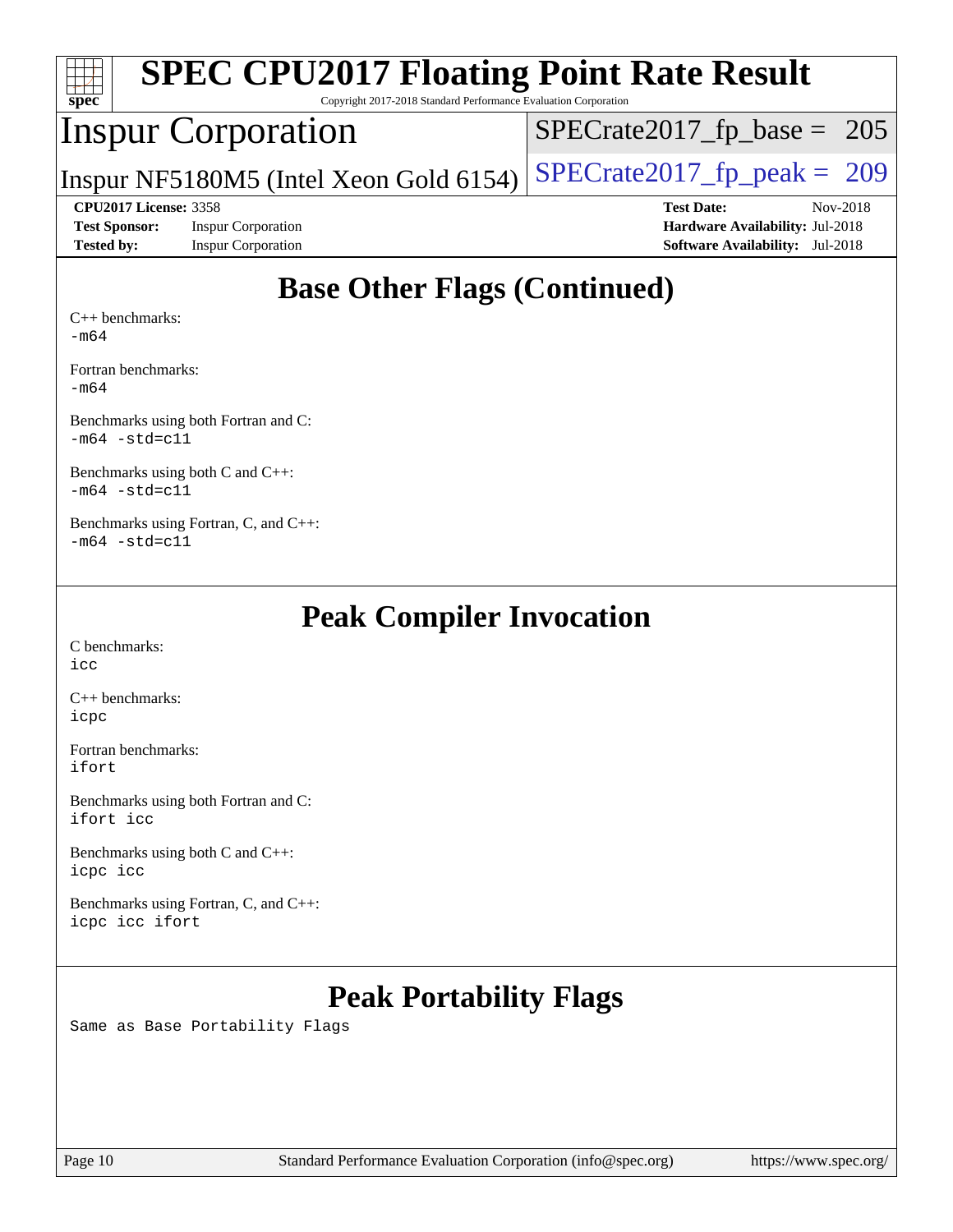| <b>SPEC CPU2017 Floating Point Rate Result</b><br>spec <sup>®</sup><br>Copyright 2017-2018 Standard Performance Evaluation Corporation                                                                                     |                                                                                                     |  |  |  |
|----------------------------------------------------------------------------------------------------------------------------------------------------------------------------------------------------------------------------|-----------------------------------------------------------------------------------------------------|--|--|--|
| <b>Inspur Corporation</b>                                                                                                                                                                                                  | $SPECrate2017_fp\_base = 205$                                                                       |  |  |  |
| Inspur NF5180M5 (Intel Xeon Gold 6154)                                                                                                                                                                                     | $SPECTate2017$ _fp_peak = 209                                                                       |  |  |  |
| <b>CPU2017 License: 3358</b><br><b>Test Sponsor:</b><br><b>Inspur Corporation</b><br><b>Tested by:</b><br><b>Inspur Corporation</b>                                                                                        | <b>Test Date:</b><br>Nov-2018<br>Hardware Availability: Jul-2018<br>Software Availability: Jul-2018 |  |  |  |
| <b>Peak Optimization Flags</b>                                                                                                                                                                                             |                                                                                                     |  |  |  |
| C benchmarks:                                                                                                                                                                                                              |                                                                                                     |  |  |  |
| $519$ .lbm_r: -prof-gen(pass 1) -prof-use(pass 2) -ipo -xCORE-AVX2 -03<br>-no-prec-div -qopt-prefetch -ffinite-math-only<br>-qopt-mem-layout-trans=3                                                                       |                                                                                                     |  |  |  |
| 538.imagick_r: -xCORE-AVX2 -ipo -03 -no-prec-div -qopt-prefetch<br>-ffinite-math-only -qopt-mem-layout-trans=3                                                                                                             |                                                                                                     |  |  |  |
| $544.nab_r$ : Same as $519.lbm_r$                                                                                                                                                                                          |                                                                                                     |  |  |  |
| $C_{++}$ benchmarks:<br>$-prof-gen(pass 1) -prof-use(pass 2) -ipo -xCORE-AVX2 -O3$<br>-no-prec-div -qopt-prefetch -ffinite-math-only<br>-gopt-mem-layout-trans=3                                                           |                                                                                                     |  |  |  |
| Fortran benchmarks:                                                                                                                                                                                                        |                                                                                                     |  |  |  |
| 503.bwaves_r:-xCORE-AVX2 -ipo -03 -no-prec-div -qopt-prefetch<br>-ffinite-math-only -qopt-mem-layout-trans=3<br>-nostandard-realloc-lhs -align array32byte                                                                 |                                                                                                     |  |  |  |
| 549.fotonik3d_r: Same as 503.bwaves_r                                                                                                                                                                                      |                                                                                                     |  |  |  |
| 554.roms_r:-prof-gen(pass 1) -prof-use(pass 2) -ipo -xCORE-AVX2 -03<br>-no-prec-div -qopt-prefetch -ffinite-math-only<br>-qopt-mem-layout-trans=3 -nostandard-realloc-lhs<br>-align array32byte                            |                                                                                                     |  |  |  |
| Benchmarks using both Fortran and C:<br>-prof-gen(pass 1) -prof-use(pass 2) -ipo -xCORE-AVX2 -03<br>-no-prec-div -qopt-prefetch -ffinite-math-only<br>-qopt-mem-layout-trans=3 -nostandard-realloc-lhs -align array32byte  |                                                                                                     |  |  |  |
| Benchmarks using both C and C++:<br>-prof-gen(pass 1) -prof-use(pass 2) -ipo -xCORE-AVX2 -03<br>-no-prec-div -qopt-prefetch -ffinite-math-only<br>-qopt-mem-layout-trans=3                                                 |                                                                                                     |  |  |  |
| Benchmarks using Fortran, C, and C++:<br>-prof-gen(pass 1) -prof-use(pass 2) -ipo -xCORE-AVX2 -03<br>-no-prec-div -qopt-prefetch -ffinite-math-only<br>-qopt-mem-layout-trans=3 -nostandard-realloc-lhs -align array32byte |                                                                                                     |  |  |  |
|                                                                                                                                                                                                                            |                                                                                                     |  |  |  |
|                                                                                                                                                                                                                            |                                                                                                     |  |  |  |